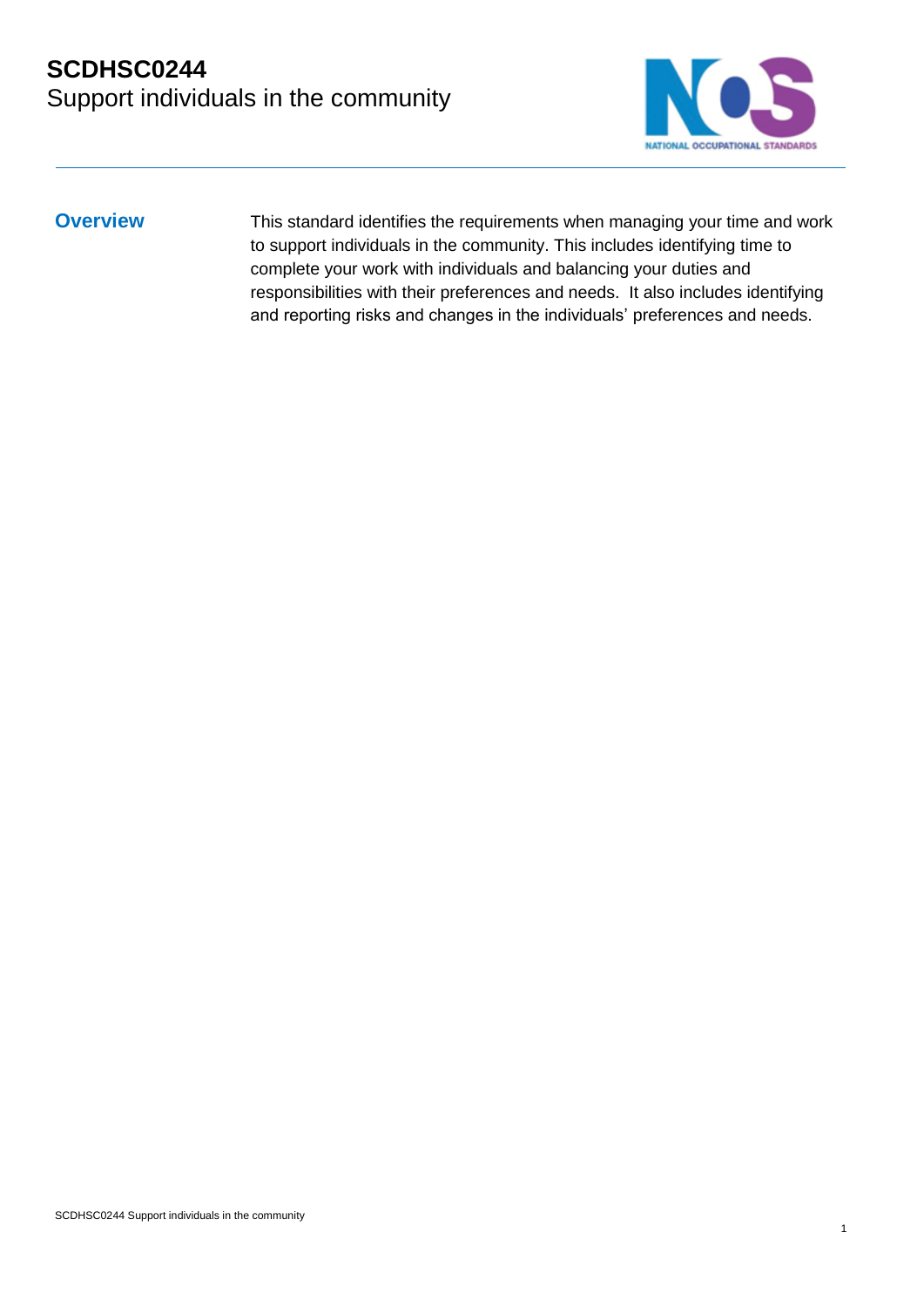| <b>Performance</b><br><b>Criteria</b> |                 |                                                                                                                                                                                                                              |
|---------------------------------------|-----------------|------------------------------------------------------------------------------------------------------------------------------------------------------------------------------------------------------------------------------|
|                                       |                 | Organise time to enable you to complete work with individuals                                                                                                                                                                |
| You must be able to:                  | P <sub>1</sub>  | agree with appropriate people details of the work activities to be<br>undertaken                                                                                                                                             |
|                                       | P <sub>2</sub>  | work with the individual, key people and others to identify any<br>special requirements you need to take account of when working<br>with the individual                                                                      |
|                                       | P <sub>3</sub>  | ensure that you have access to and understand information about<br>any potential risks to the individual, key people, yourself and others<br>associated with the work activities you are carrying out in the<br>community    |
|                                       | P <sub>4</sub>  | ensure that you have access to and understand information about<br>any potential health and safety issues associated with the work<br>activities you are carrying out                                                        |
|                                       | P <sub>5</sub>  | ensure that you have contact information for the individual and your<br>employer                                                                                                                                             |
|                                       | P <sub>6</sub>  | ensure your employer has contact information for you and your<br>whereabouts at all times                                                                                                                                    |
|                                       | P7              | organise your time to enable you to complete work activities in a<br>way that meets the individual's preferences and needs                                                                                                   |
|                                       | P <sub>8</sub>  | organise your time to enable you to complete work activities<br>according to legal and work setting requirements                                                                                                             |
|                                       | P <sub>9</sub>  | report any difficulties you have had in completing your work<br>activities within the allotted timescales and according to the<br>individual's preferences and needs                                                         |
|                                       | P <sub>10</sub> | complete records and reports within confidentiality agreements and<br>according to legal and work setting requirements                                                                                                       |
|                                       | preferences     | Balance your own duties and responsibilities with individuals' needs and                                                                                                                                                     |
| You must be able to:                  | P <sub>11</sub> | work with the individual to identify the preferences they have for the<br>way you carry out your work activities, ensuring that you respect<br>their experiences, expertise and their cultural and religious<br>requirements |
|                                       | P <sub>12</sub> | carry out your work activities in ways that respect, value and are<br>responsive to the contribution of key people within the individual's<br>life                                                                           |
|                                       | P <sub>13</sub> | ensure that you work within legal and work setting health and safety<br>policies and procedures                                                                                                                              |

P14 ensure that you do not put yourself, the individual, key people or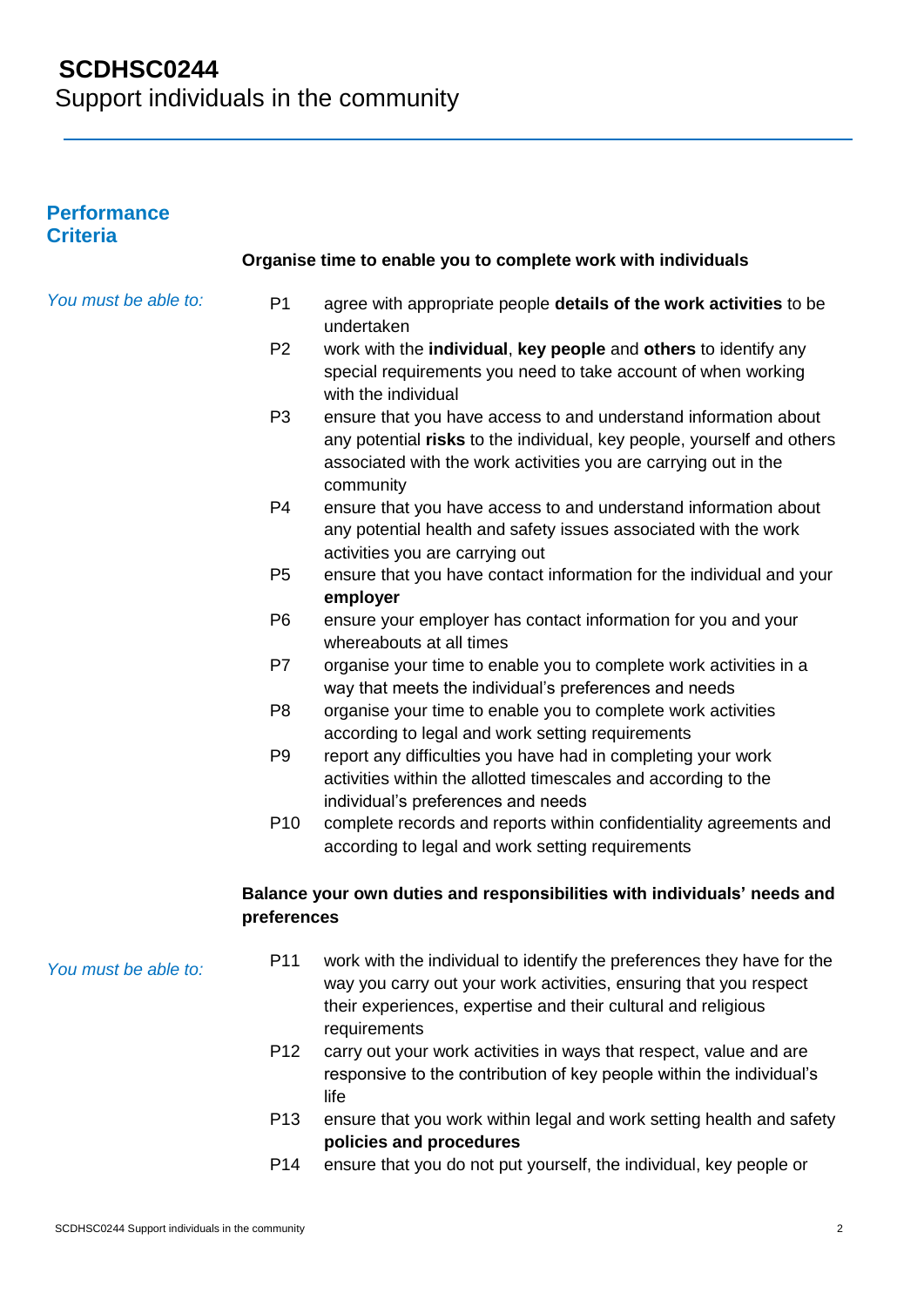other people at unnecessary risk

- P15 ensure that you behave in ways that gives the individual confidence in you and your employer
- P16 take full account of the individual's preferences when you agree with them the detail of the work activities
- P17 follow work setting procedures when any **issues** arise which mean the work activities plan needs to be varied

#### **Report risks and changes in the individual's preferences and needs**

*You must be able to:*

- P18 follow work setting policies and procedures in any emergency that requires immediate action
- P19 report changes in the individual's environment, in their preferences and needs or in the support provided
- P20 observe the individual's behaviour, physical health and emotional well-being to identify signs or symptoms that may indicate change
- P21 work in partnership with the individual, key people and others to examine possible reasons for changes
- P22 take action to address immediate concerns
- P23 work in partnership with the individual, key people and others to identify any further actions that may be necessary
- P24 inform appropriate people when the individual, key people, you or others are likely to be put at unnecessary risk
- P25 report to appropriate people or organisations any changes in the individual that might require further action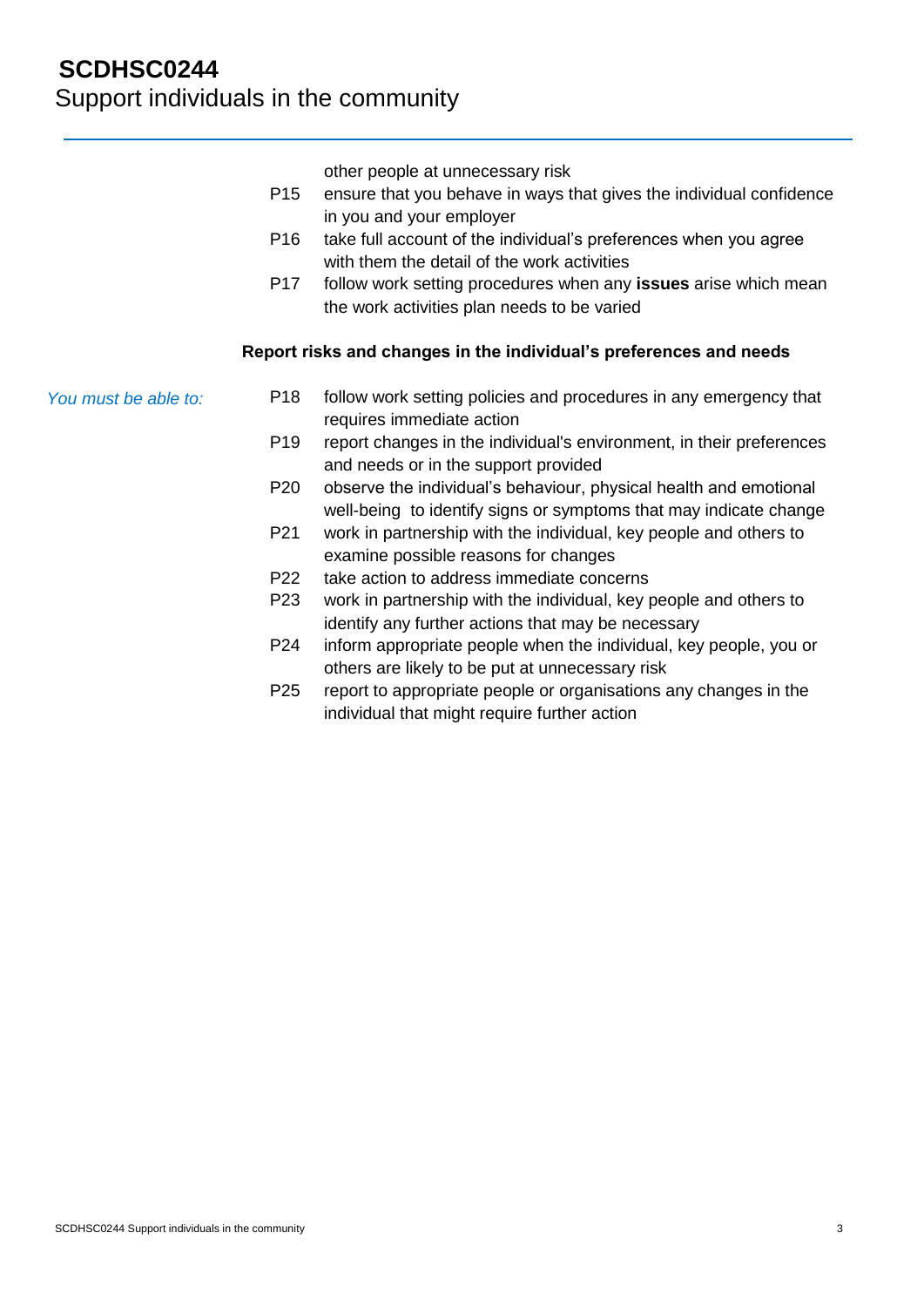# **SCDHSC0244**

Support individuals in the community

| <b>Knowledge and</b><br>understanding |                 |                                                                                                                                                    |
|---------------------------------------|-----------------|----------------------------------------------------------------------------------------------------------------------------------------------------|
| You need to know and<br>understand:   | <b>Rights</b>   |                                                                                                                                                    |
|                                       | K <sub>1</sub>  | Work setting requirements on equality, diversity, discrimination and<br>human rights                                                               |
|                                       | K <sub>2</sub>  | Your role supporting rights, choices, wellbeing and active<br>participation                                                                        |
|                                       | K <sub>3</sub>  | your duty to report anything you notice people do, or anything they<br>fail to do, that could obstruct individuals' rights                         |
|                                       | K4              | the actions to take if you have concerns about discrimination                                                                                      |
|                                       | K <sub>5</sub>  | the rights that individuals have to make complaints and be<br>supported to do so                                                                   |
| You need to know and<br>understand:   |                 | How you carry out your work                                                                                                                        |
|                                       | K <sub>6</sub>  | codes of practice, standards, frameworks and guidance relevant to<br>your work and the content of this standard                                    |
|                                       | K7              | the main items of legislation that relate to the content of this<br>standard within your work role                                                 |
|                                       | K <sub>8</sub>  | your own background, experiences and beliefs that may affect the<br>way you work                                                                   |
|                                       | K <sub>9</sub>  | your own roles and responsibilities with their limits and boundaries                                                                               |
|                                       | K <sub>10</sub> | who you must report to at work                                                                                                                     |
|                                       | K11             | the roles and responsibilities of other people with whom you work                                                                                  |
|                                       | K <sub>12</sub> | how to find out about procedures and agreed ways of working in<br>your work setting                                                                |
|                                       | K <sub>13</sub> | how to make sure you follow procedures and agreed ways of<br>working                                                                               |
|                                       | K14             | the meaning of person centred/child centred working and the<br>importance of knowing and respecting each child or young person<br>as an individual |
|                                       | K <sub>15</sub> | the prime importance of the interests and well-being of children and<br>young people                                                               |
|                                       | K16             | the individual's cultural and language context                                                                                                     |
|                                       | K17             | how to work in ways that build trust with people                                                                                                   |
|                                       | K <sub>18</sub> | how to work in ways that support the active participation of<br>individuals in their own care and support                                          |
|                                       | K <sub>19</sub> | how to work in ways that respect individuals' dignity, personal<br>beliefs and preferences                                                         |
|                                       | K20             | how to work in partnership with people                                                                                                             |
|                                       | K21             | what you should do when there are conflicts and dilemmas in your                                                                                   |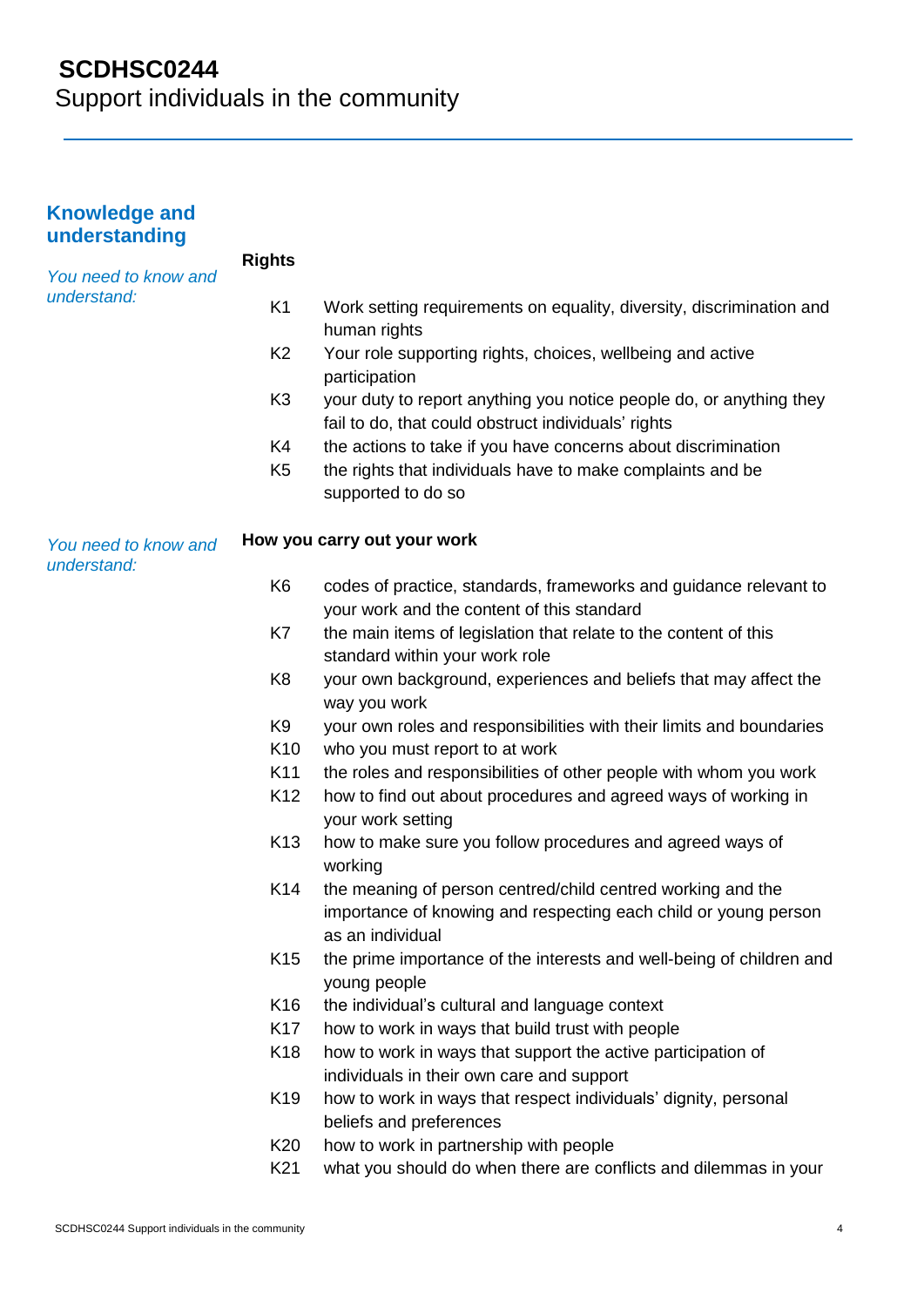|                                     | K22                      | work<br>how and when you should seek support in situations beyond your<br>experience and expertise                         |  |
|-------------------------------------|--------------------------|----------------------------------------------------------------------------------------------------------------------------|--|
| You need to know and                | Theory for practice      |                                                                                                                            |  |
| understand:                         | K <sub>23</sub>          | the factors that may affect the health, wellbeing and<br>development of individuals you care for or support                |  |
|                                     | K24                      | how these affect individuals and how they may affect different<br>individuals differently                                  |  |
|                                     | K <sub>25</sub>          | the main stages of human development                                                                                       |  |
| You need to know and<br>understand: | <b>Communication</b>     |                                                                                                                            |  |
|                                     | K <sub>26</sub>          | factors that can have a positive or negative effect on the way people<br>communicate                                       |  |
|                                     | K27                      | different methods of communicating                                                                                         |  |
|                                     |                          | <b>Personal and professional development</b>                                                                               |  |
| You need to know and<br>understand: | K28<br>K <sub>29</sub>   | why it is important to reflect on how you do your work<br>how to use your reflections to improve the way you work          |  |
| You need to know and<br>understand: | <b>Health and Safety</b> |                                                                                                                            |  |
|                                     | K30                      | your work setting policies and practices for health, safety and<br>security                                                |  |
|                                     | K31                      | practices that help to prevent and control infection in the context of<br>this standard                                    |  |
| You need to know and                | Safe-guarding            |                                                                                                                            |  |
| understand:                         | K32                      | the duty that everyone has to raise concerns about possible harm or<br>abuse, poor or discriminatory practices             |  |
|                                     | K33                      | signs and symptoms of harm or abuse                                                                                        |  |
|                                     | K34                      | how and when to report any concerns about abuse, poor or<br>discriminatory practice, resources or operational difficulties |  |
|                                     | K35                      | what to do if you have reported concerns but no action is taken to<br>address them                                         |  |
|                                     |                          | <b>Handling information</b>                                                                                                |  |
| You need to know and<br>understand: | K36                      | legal requirements, policies and procedures for the security and<br>confidentiality of information                         |  |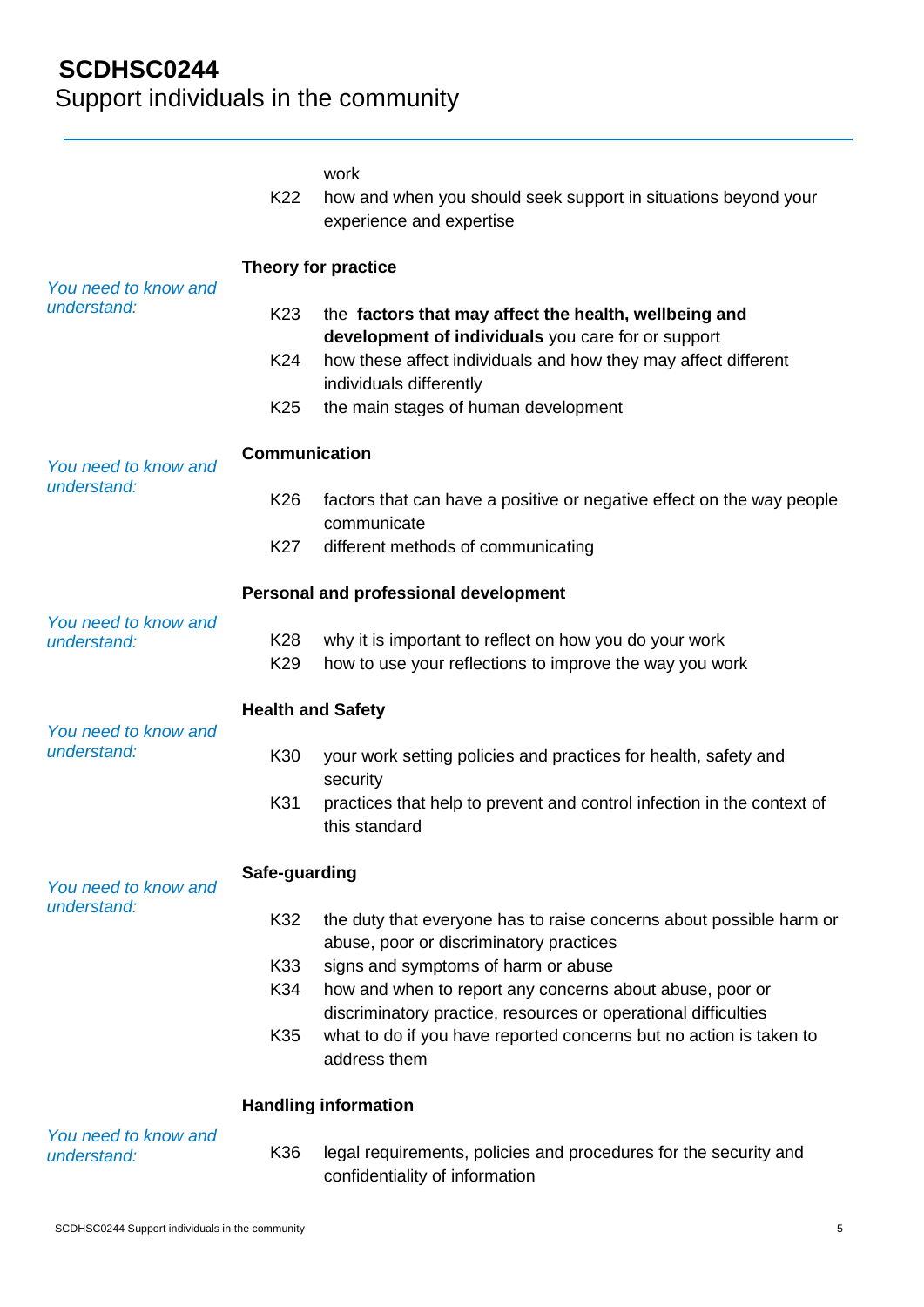- K37 work setting requirements for recording information and producing reports including the use of electronic communication
- K38 what confidentiality means
- K39 how to maintain confidentiality in your work
- K40 when and how to pass on information

#### **Specific to this NOS**

*You need to know and understand:*

- K41 where to go to access information that will inform you of practice activities
- K42 where and how to access information about individuals, key people and others
- K43 the type of activities that individuals might do that could be injurious to their health and well-being; why these differ for different individuals and the actions to take when you observe such activities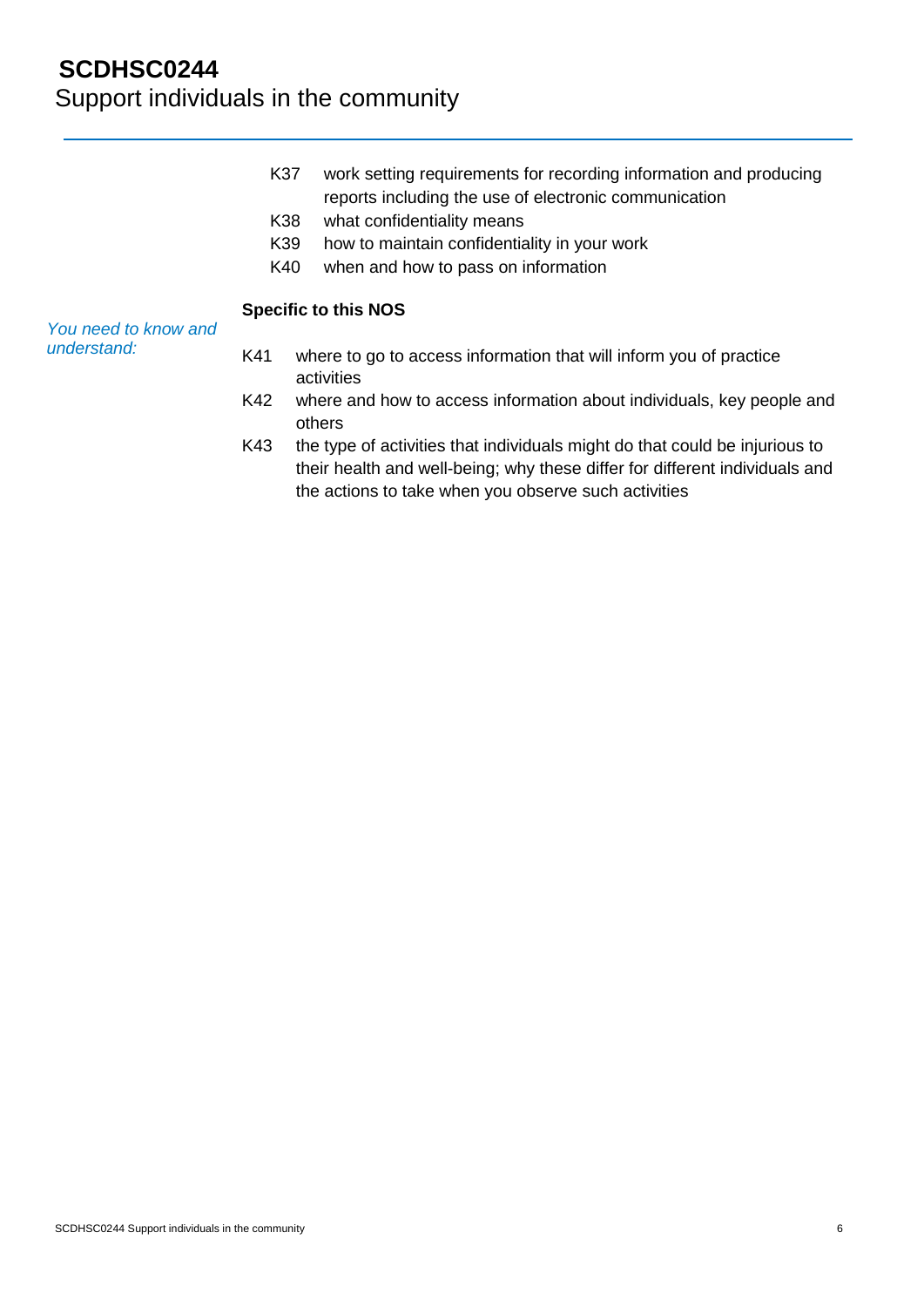### **Additional Information**

#### **Scope/range related to performance criteria**

The details in this field are explanatory statements of scope and/or examples of possible contexts in which the NOS may apply; they are not to be regarded as range statements required for achievement of the NOS.

Note: Where an individual finds it difficult or impossible to express their own preferences and make decisions about their life, achievement of this standard may require the involvement of advocates or others who are able to represent the views and best interests of the individual.

Where there are language differences within the work setting, achievement of this standard may require the involvement of interpreters or translation services.

**Details of the work activities** may include what needs to be done, how it should be done, the time that has been allowed, how often, and when you will carry out the work activities and any health, safety or other issues that you have to take into account when carrying out your work activities Your **employer** may also be the person you support, or someone who employs you on their behalf

The **individual** is the person you support or care for in your work **Issues** may include not being able to complete the work activities to time, being requested to carry out additional work activities or the individual wants you to carry out your work activities in ways that differ to those set out by your organisation preferences

**Key people** are those who are important to an individual and who can make a difference to his or her well-being. Key people may include family, friends, carers and others with whom the individual has a supportive relationship. **Others** are your colleagues and other professionals whose work contributes to

the individual's well-being and who enable you to carry out your role **Policies and procedures** are formally agreed and binding ways of working that apply in many settings. Where policies and procedures do not exist, the term includes other agreed ways of working.

A **risk** takes account of the likelihood of a hazard occurring and may include the possibility of danger, damage or destruction to the environment and goods; the possibility of injury and harm to people**.**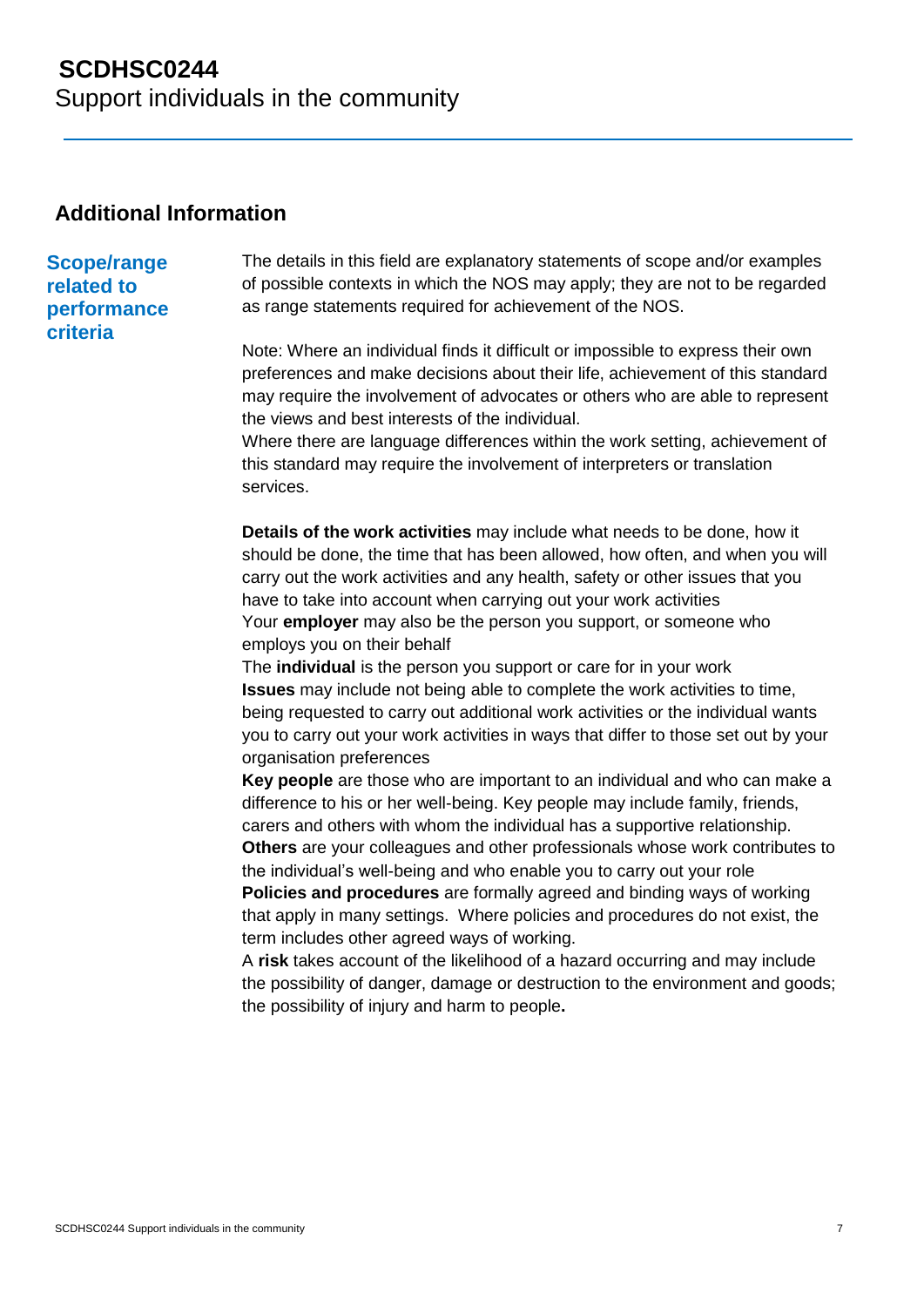### **Scope/range related to knowledge and understanding**

The details in this field are explanatory statements of scope and/or examples of possible contexts in which the NOS may apply; they are not to be regarded as range statements required for achievement of the NOS.

#### **All knowledge statements must be applied in the context of this standard.**

**Factors that may affect the health, wellbeing and development of individuals** may include adverse circumstances or trauma before or during birth; autistic spectrum conditions; dementia; family circumstances; frailty; harm or abuse; injury; learning disability; medical conditions (chronic or acute); mental health; physical disability; physical ill health; poverty; profound or complex needs; sensory needs; social deprivation; substance misuse

**Values** Adherence to codes of practice or conduct where applicable to your role and the principles and values that underpin your work setting, including the rights of children, young people and adults. These include the rights: To be treated as an individual To be treated equally and not be discriminated against To be respected To have privacy To be treated in a dignified way To be protected from danger and harm To be supported and cared for in a way that meets their needs, takes account of their choices and also protects them To communicate using their preferred methods of communication and language

To access information about themselves